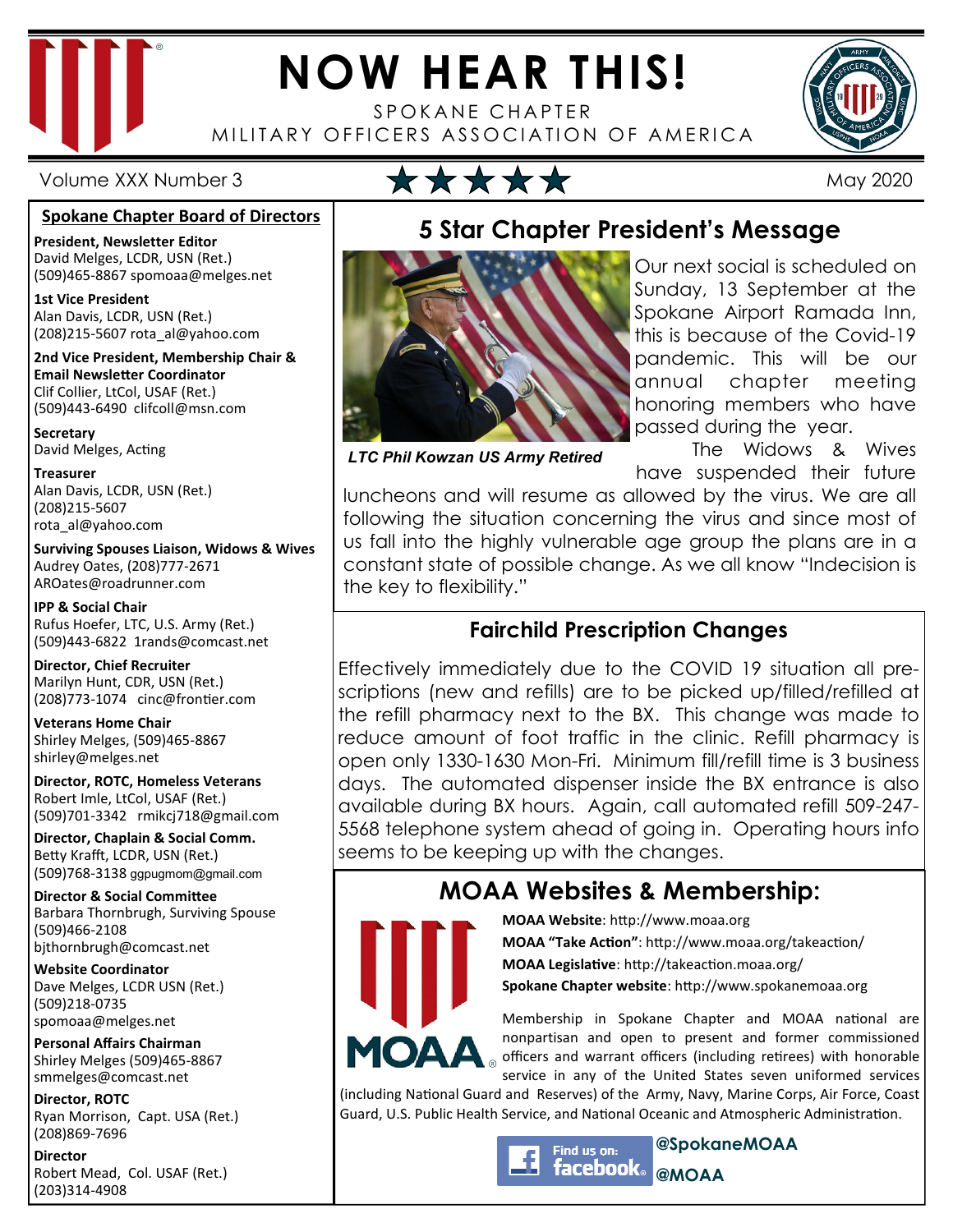| CONGRESSWOMAN CATHY MCMORRIS RODGERS<br>FIFTH DISTRICT, WASHINGTON                                                                                                                                      |                |                | <b>Chapter Scoreboard 2020</b>                                                                                                                                                                                                               |  |  |  |  |  |  |
|---------------------------------------------------------------------------------------------------------------------------------------------------------------------------------------------------------|----------------|----------------|----------------------------------------------------------------------------------------------------------------------------------------------------------------------------------------------------------------------------------------------|--|--|--|--|--|--|
|                                                                                                                                                                                                         |                |                | JROTC Scholarship Funds (as of 2/29/2020) \$727                                                                                                                                                                                              |  |  |  |  |  |  |
| <b>CHARLIE DURAÑONA</b><br><b>VETERANS/MILITARY LIAISON</b>                                                                                                                                             |                |                | Legislative Letters, Postcards, & Emails (as of 2/29/2020): 316<br>2019 Total: 1307                                                                                                                                                          |  |  |  |  |  |  |
| $(509)$ 680-5583-C<br>$(509)$ 353-2374-O<br>10 N. POST STREET. SUITE 625<br>CHARLES.DURANONA@MAIL.HOUSE.GOV<br>SPOKANE, WA 99201<br>Taps<br>Louise Winn Surviving Spouse<br>6 Feb 2020<br>(past member) |                |                | 2020 Raffles:<br>MAR: Meals on Wheels - \$195.00<br>APR: MOAA Scholarship<br><b>JUN: Union Gospel Mission</b><br>SEP: Widows & Wives Wreaths Across America<br><b>OCT: Spokane Veterans Home</b><br>DEC: COL Spady Koyama JROTC Scholarships |  |  |  |  |  |  |
|                                                                                                                                                                                                         |                |                | <b>Widows &amp; Wives:</b>                                                                                                                                                                                                                   |  |  |  |  |  |  |
| <b>Hats Off To:</b>                                                                                                                                                                                     |                |                | Homeless Vets \$117.00, & 2184 items delivered, including can<br>meat, can soup, jelly, sugar packets, travel and full size                                                                                                                  |  |  |  |  |  |  |
| <b>Recruiter</b>                                                                                                                                                                                        | <b>Chapter</b> | <b>MOAA</b>    | hygiene products, disposable razors.                                                                                                                                                                                                         |  |  |  |  |  |  |
| <b>Marilyn Hunt</b>                                                                                                                                                                                     | 0              | $\mathbf{2}$   | Spokane Veterans Home: \$0.00 & 505 items delivered,                                                                                                                                                                                         |  |  |  |  |  |  |
| Dave Melges                                                                                                                                                                                             | $\bf{0}$       | 3              | unfinished wood items, magazines/books, acrylic craft paint,<br>back packs, baking mixes, calendars, drawings to paint, new                                                                                                                  |  |  |  |  |  |  |
| <b>Bob Imle</b>                                                                                                                                                                                         | $\bf{0}$       | $\overline{2}$ | greeting cards, stationary items, wall clocks, toiletry bag,<br>body spray, bird seed, postage stamps, 3M Command hooks                                                                                                                      |  |  |  |  |  |  |
| <b>Mike Robinson</b>                                                                                                                                                                                    | 1 (self)       |                | and plastic tube hangers.                                                                                                                                                                                                                    |  |  |  |  |  |  |
| <b>Karen Robertson</b>                                                                                                                                                                                  | 1 (self)       |                | Meals on Wheels \$43.00                                                                                                                                                                                                                      |  |  |  |  |  |  |
| <b>2020 Total</b>                                                                                                                                                                                       | 1              | 7              | Wreaths Across America \$0.00 (0 Wreaths)<br>Christ Kitchen \$0.00                                                                                                                                                                           |  |  |  |  |  |  |

### **Arrears of Pay**

Ever heard of this? Arrears of Pay (AOP) is the pro-rated amount of the final month's retirement pay and any other money owed to the retiree at the time of death. This is not a death benefit. There are two ways you can prepare to leave behind money from their military retirement: by designating beneficiaries for the SBP and AOP. Naming a beneficiary for SBP does not automatically entitle that person to receive AOP. A separate election must be made. failing to designate an AOP beneficiary and keep their contact information current could cause stress and financial hardship for survivors during an already difficult time because the final payment could be delayed. Unless otherwise noted, an AOP beneficiary will also be the person Defense Finance and Accounting Service officials contact for assistance in closing the account, so it is important to designate a person the retiree trusts to handle their affairs. Also, designating a sole beneficiary in a will does not automatically make that person an AOP beneficiary. When no beneficiary is named, the payment is made to the highest person in what is known as the "Order of Precedence." The Order of Precedence is the federally mandated order of inheritance that applies to legacies without a designated beneficiary. It can take many months to locate survivors, identify who comes highest in the Order of Precedence, and then make the payment. DFAS officials also suggest limiting the number of AOP beneficiaries to avoid delays as the AOP payment is usually less than one month's pay, and this amount will be divided among all of the designated beneficiaries. For more information, visit the DFAS website https://mypay.dfas.mil/.

**NOW HEAR THIS!** *Is published at least 6 times per year by the Spokane Chapter, Military Officers Association of America, P O Box 466, Veradale WA 99037. Editor: David Melges, spomoaa@melges.net, (509)218-0735. Advertising limited to members/spouses only. No subject matter that would preclude non-profit mailing.*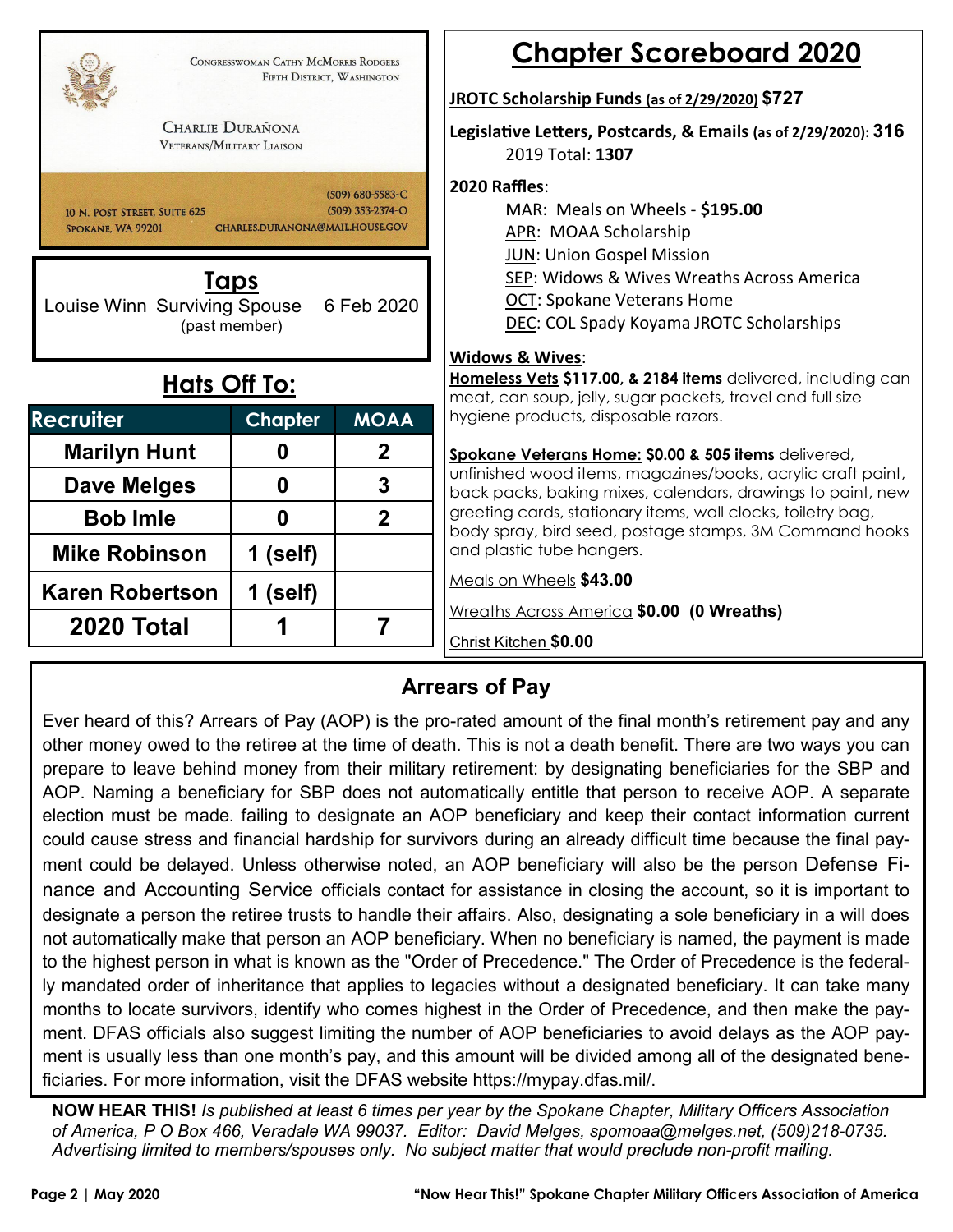# **LEGISLATIVE ACTION REPORT**

### **Key Bills being considered by Congress**

Show your support for these bills by going to http://takeaction.moaa.org/?0 Our chapter designation is *WA07,* which will be useful when using the MOAA website.

### **HOUSE 333**

A bill to amend title 10, United States Code, to permit retired members of the Armed Forces who have a service-connected disability rated less than 50 percent to receive concurrent payment of both retired pay and veterans disability compensation, to extend eligibility for concurrent receipt to chapter 61 disability retirees with less than 20 years of service, and for other purposes.

#### **HOUSE 413**

A bill to amend the Internal Revenue Code of 1986 to allow the work opportunity credit to small businesses which hire individuals who are members of the Ready Reserve or National Guard, and for other purposes.

#### **SENATE 2216**

A bill to require the Secretary of Veterans Affairs to formally recognize caregivers of veterans, notify veterans and caregivers of clinical determinations relating to eligibility for caregiver programs, and temporarily extend benefits for veterans who are determined ineligible for the family caregiver program, and for other purposes.

#### **SENATE 21**

A bill making continuing appropriations for Coast Guard pay in the event of an appropriations act expired prior to the enactment of new appropriations (official title to be confirmed).

#### **SENATE 2981**

A bill to reauthorize and amend the National Oceanic and Atmospheric Administration Commissioned Officer Corps Act of 2002, and for other purposes.

#### **HOUSE 2406**

A bill to amend the National Oceanic and Atmospheric Administration Commissioned Officer Corps Act of 2002 to make certain changes to the National Oceanic and Atmospheric Administration's commissioned officer corps, and for other purposes.

#### **Senate 1047**

A bill to amend title 38, United States Code, to create a dependency and indemnity compensation allowance for surviving spouses receiving dependency and indemnity compensation from the Department of Veterans Affairs, and for other purposes.

#### **Senate 3393**

A bill to amend title 10, United States Code, to provide for concurrent receipt of veterans' disability compensation and retired pay for disability retirees with fewer than 20 years of service and a combat-related disability, and for other purposes.

#### **House 5995**

A bill to amend title 10, United States Code, to expand eligibility to certain military retirees for concurrent receipt of veterans' disability compensation and retired pay or combat-related special compensation, and for other purposes.

# **Legislative Contacts**

**President Donald Trump**  The White House 1600 Pennsylvania Ave. Washington DC 20500

## **Washington**

#### **Senator Patty Murray**

United States Senate 10 North Post St, Suite 600 Spokane WA 99201 (509)624-9515 Fax (509)624-9561

#### **Senator Maria Cantwell**

United States Senate 920 W. Riverside, Suite 697 Spokane WA 99201 (509)353-2507 Fax (509)353-2547

#### **Representative Cathy McMorris Rodgers**

United States House of Representatives 10 N. Post St, 6th floor Spokane WA 99201 (509)353-2374 Fax (509)352-2412

# **Idaho**

**Senator Mike Crapo** United States Senate 610 W. Hubbard, Suite 209 Coeur d'Alene ID 83814 (208)664-5490 Fax (208)664-0889

#### **Senator Jim Risch**

United States Senate 610 W. Hubbard, Suite 213 Coeur d'Alene ID 83814 (208)667-6130 Fax (208)765-1743

#### **Representative Russ Fulcher**

United States House of **Representatives** 1250 Ironwood Dr. Ste. 241 Coeur d'Alene ID 83814 (208)667-0127 Fax: (208)667-0310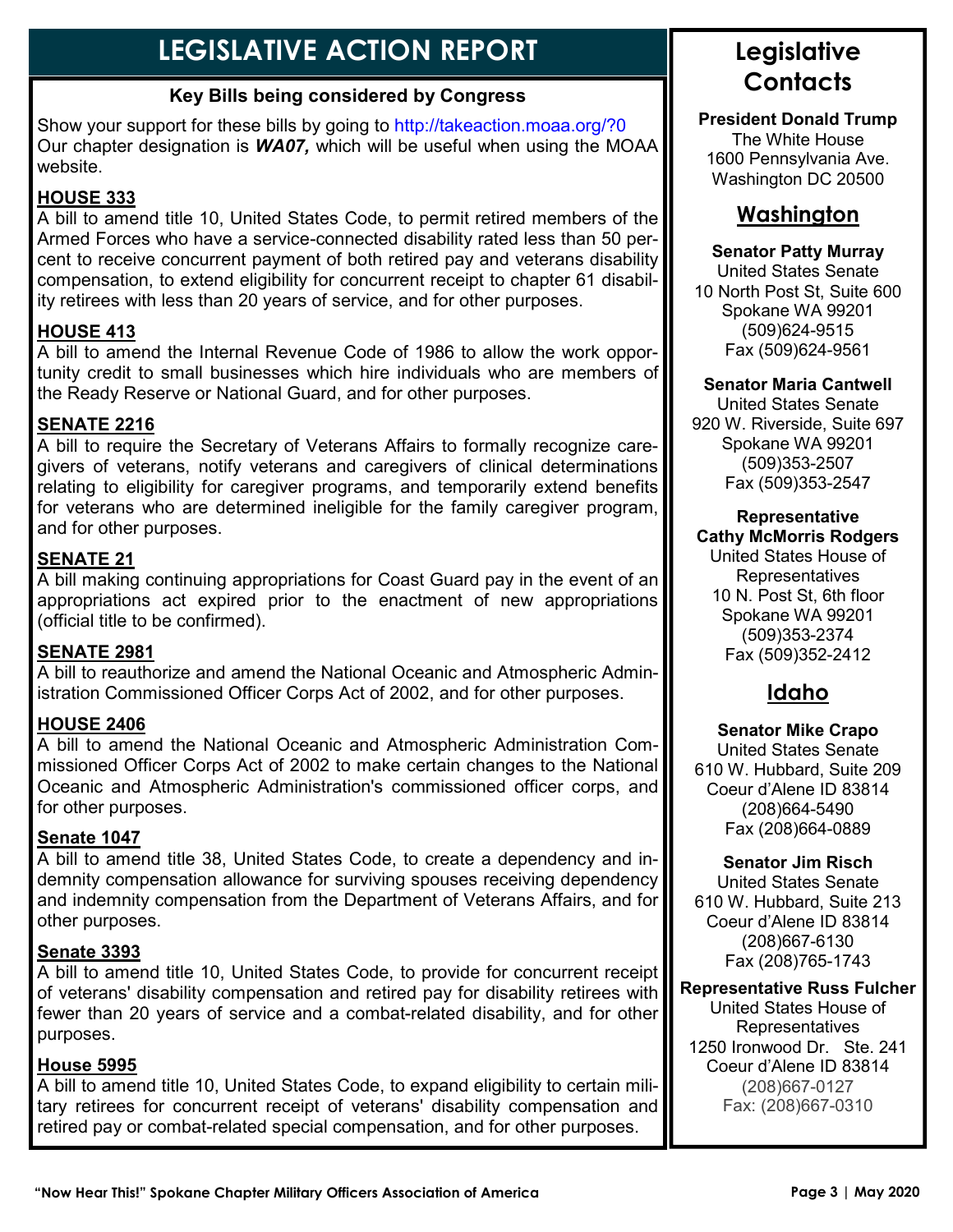#### **Need to Update/Replace an ID Card?**

We are in a unique situation with the COVID-19 pandemic causing cancelations, postponements and isolation. Life goes on with the virus calling the shots, but if you have lost your ID, need to get your dependents ID card replaced or renewed (they are only valid for four years, better check it while you read this). You can make a reservation for the Fairchild ID office on line by going to https://idco.dmdc.osd.mil/idco/#/, (Expiring IDs expiring 1 Mar – 30 Sep 2020 have been extended to 30 Sep 2020) **The direct number to the office is (509)247-9240** bring two forms of ID if yours is expired.

- 
- **CONTINUE**
- 1. Select the button in the *Site Locator & Appointments* box.
- 2. In *Show Locations Near* Enter your Zip Code, change the *Radius* to an applicable distance
- 3. Click on *SEARCH*
- 4. Under Fairchild AFB click on *MORE INFO*
- 5. At the bottom of the page you will see the office hours and address click on *SCHEDULE AN AP-POINTMENT*
- 6. A calendar will be displayed for the current month, if there are no appointments available for the current month select the next month (located above the calendar).
- 7. When you find a month with available appointments select the date you desire.
- 8. Click on the number of *Available Appointments* this should show the times open for that date.
- 9. You may encounter times when the server displays the dates showing *Available Appointments* but goes no further, this means you will need to try again the next day. Call the office if you continue to experience problems with the web site.
- 10. An example of the calendar is displayed below.

| 6/1/2020 | ö                       |      |   |                        |                                          |  |  |  |  |  |
|----------|-------------------------|------|---|------------------------|------------------------------------------|--|--|--|--|--|
| June     | $\overline{\mathbf{v}}$ | 2020 | ÷ | <b>Available Dates</b> | $\rightarrow$ $\leftarrow$ $\rightarrow$ |  |  |  |  |  |

| <b>Sunday</b> | <b>Monday</b>                                    | <b>Tuesday</b>                                         | Wednesday                                        | <b>Thursday</b>                                  | <b>Friday</b>                              | <b>Saturday</b> |
|---------------|--------------------------------------------------|--------------------------------------------------------|--------------------------------------------------|--------------------------------------------------|--------------------------------------------|-----------------|
|               | <b>15 Available</b><br><b>Appointments</b>       | <b>15 Available</b><br><b>Appointments</b>             | <b>15 Available</b><br><b>Appointments</b>       | <b>15 Available</b><br><b>Appointments</b>       | <b>15 Available</b><br><b>Appointments</b> | 5<br>6          |
|               | 8<br><b>15 Available</b><br><b>Appointments</b>  | <b>15 Available</b><br><b>Appointments</b>             | 10<br><b>15 Available</b><br><b>Appointments</b> | 11<br><b>15 Available</b><br><b>Appointments</b> | <b>15 Available</b><br><b>Appointments</b> | 12<br>13        |
| 14            | 15<br><b>15 Available</b><br><b>Appointments</b> | 16<br><b>15 Available</b><br><b>Appointments</b>       | 17<br><b>15 Available</b><br><b>Appointments</b> | 18<br><b>15 Available</b><br><b>Appointments</b> | <b>15 Available</b><br><b>Appointments</b> | 19<br>20        |
| 21            | 22<br><b>15 Available</b><br><b>Appointments</b> | 23<br><b>15 Available</b><br><b>Appointments</b>       | 24<br><b>15 Available</b><br><b>Appointments</b> | 25<br><b>15 Available</b><br><b>Appointments</b> | <b>15 Available</b><br><b>Appointments</b> | 27<br>26        |
| 28            | 29<br><b>15 Available</b><br><b>Appointments</b> | 30 <sup>1</sup><br>15 Available<br><b>Appointments</b> |                                                  |                                                  |                                            |                 |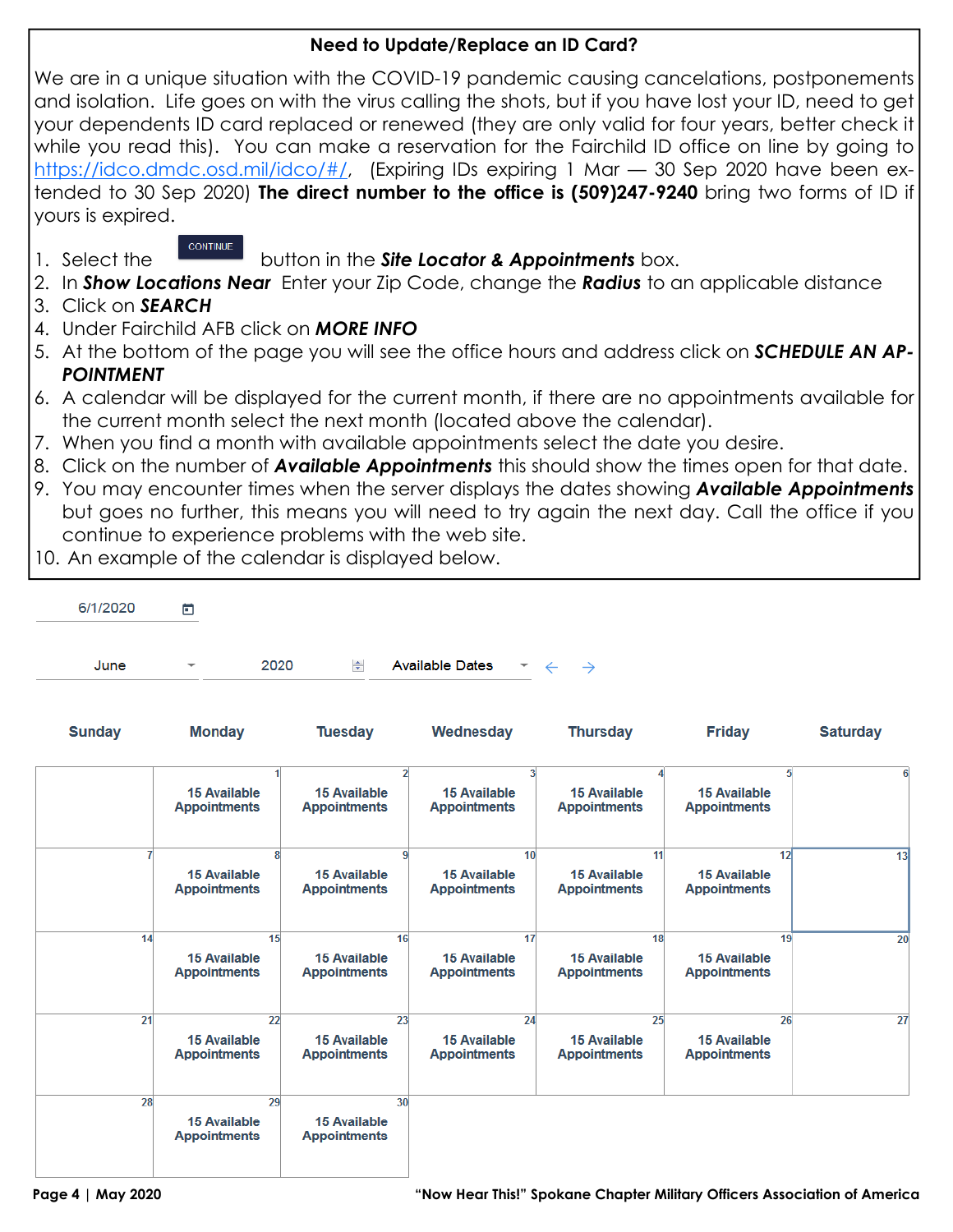# **Local Resources**

| <b>Washington Attorney General's</b><br><b>Military &amp; Veteran Legal Resource Guide</b><br>This guide summarizes in one place some of the<br>many legal rights, protections, and resources<br>available to Washington's military service members,<br>veterans, and their families. It is designed to help<br>promote awareness and understanding about the<br>laws and protections among military service<br>members, veterans, and others to help current and<br>former military service members see the full benefit<br>these laws provide.<br>The free guide can be downloaded at the following<br>link or received by mail via written request to the<br>address below:<br>http://www.atg.wa.gov/veteran-and-military- |                    | <b>Casualty Assistance Officer</b><br>Erica Kerin is the casualty assistance officer for<br>Fairchild AFB and surrounding area.<br>Bldg. 2040 at 7 W. Arnold St., (509)247-4488.<br>If you leave a message, she will call you back.<br><b>U.S. Air Force Legal Assistance</b><br><b>Fairchild AFB Wing Headquarters</b><br>$(509)247 - 2838$<br>Legal Assistance: Tuesday & Thursday 0830-0930<br>Notary & Power of Attorney: Mon-Fri 0830-1600<br>Call to find out if they can help with your legal                                                           |  |  |  |  |  |
|-------------------------------------------------------------------------------------------------------------------------------------------------------------------------------------------------------------------------------------------------------------------------------------------------------------------------------------------------------------------------------------------------------------------------------------------------------------------------------------------------------------------------------------------------------------------------------------------------------------------------------------------------------------------------------------------------------------------------------|--------------------|----------------------------------------------------------------------------------------------------------------------------------------------------------------------------------------------------------------------------------------------------------------------------------------------------------------------------------------------------------------------------------------------------------------------------------------------------------------------------------------------------------------------------------------------------------------|--|--|--|--|--|
| resources                                                                                                                                                                                                                                                                                                                                                                                                                                                                                                                                                                                                                                                                                                                     |                    |                                                                                                                                                                                                                                                                                                                                                                                                                                                                                                                                                                |  |  |  |  |  |
| Membership Chair/Committee<br>Spokane Chapter, MOAA<br>P.O. Box 466<br>Veradale, WA 99037<br>Member Name: _                                                                                                                                                                                                                                                                                                                                                                                                                                                                                                                                                                                                                   |                    | <b>Update My Communication Preferences</b><br>EMAIL REQUEST, CHANGE OF ADDRESS or PHONE, or TEMPORARILY AWAY:<br>Clip and complete this form and mail it to the address to the left<br>so we can update our database. Thank you.                                                                                                                                                                                                                                                                                                                               |  |  |  |  |  |
| (Please print clearly)<br>[ ] I would like to be added to the chapter email list. I specifically request to (check all that apply):<br>[] Receive the chapter newsletter by email<br>[ ] Receive important information in a timely manner.                                                                                                                                                                                                                                                                                                                                                                                                                                                                                    |                    | NOTE: We do not send junk email or spam. Also, we do not<br>give away, sell or trade anyone's email addresses.                                                                                                                                                                                                                                                                                                                                                                                                                                                 |  |  |  |  |  |
| [ ] My email address is: $\frac{p_{\text{lease print clearly}}}{p_{\text{lease print clearly}}}\$                                                                                                                                                                                                                                                                                                                                                                                                                                                                                                                                                                                                                             |                    |                                                                                                                                                                                                                                                                                                                                                                                                                                                                                                                                                                |  |  |  |  |  |
| My mailing address, email address, and/or phone number has changed to:                                                                                                                                                                                                                                                                                                                                                                                                                                                                                                                                                                                                                                                        |                    |                                                                                                                                                                                                                                                                                                                                                                                                                                                                                                                                                                |  |  |  |  |  |
| wish to receive the newsletter while I'm away.<br>If "do" please send it to:                                                                                                                                                                                                                                                                                                                                                                                                                                                                                                                                                                                                                                                  |                    | [] I will be temporarily away starting ________________ and returning ________________. I do / do not (circle one)                                                                                                                                                                                                                                                                                                                                                                                                                                             |  |  |  |  |  |
|                                                                                                                                                                                                                                                                                                                                                                                                                                                                                                                                                                                                                                                                                                                               |                    |                                                                                                                                                                                                                                                                                                                                                                                                                                                                                                                                                                |  |  |  |  |  |
| Fill out and Mail to: Spokane Chapter<br>Military Officers Association of America<br>P.O. Box 466, Veradale WA 99037<br>Please Print or Type: NAME                                                                                                                                                                                                                                                                                                                                                                                                                                                                                                                                                                            | <b>Join Today!</b> | FREE Chapter Membership for NEW members thru 31 DEC 2020<br>Regular Member: \$15/year or \$40 for 3 years<br>Surviving Spouse: \$9/year or \$25 for 3 years                                                                                                                                                                                                                                                                                                                                                                                                    |  |  |  |  |  |
|                                                                                                                                                                                                                                                                                                                                                                                                                                                                                                                                                                                                                                                                                                                               |                    |                                                                                                                                                                                                                                                                                                                                                                                                                                                                                                                                                                |  |  |  |  |  |
|                                                                                                                                                                                                                                                                                                                                                                                                                                                                                                                                                                                                                                                                                                                               |                    |                                                                                                                                                                                                                                                                                                                                                                                                                                                                                                                                                                |  |  |  |  |  |
|                                                                                                                                                                                                                                                                                                                                                                                                                                                                                                                                                                                                                                                                                                                               |                    |                                                                                                                                                                                                                                                                                                                                                                                                                                                                                                                                                                |  |  |  |  |  |
|                                                                                                                                                                                                                                                                                                                                                                                                                                                                                                                                                                                                                                                                                                                               |                    |                                                                                                                                                                                                                                                                                                                                                                                                                                                                                                                                                                |  |  |  |  |  |
|                                                                                                                                                                                                                                                                                                                                                                                                                                                                                                                                                                                                                                                                                                                               |                    | DATE OF RETIREMENT OR SEPARATION (If Applicable) ________________ CIVILIAN OCCUPATION ________________________                                                                                                                                                                                                                                                                                                                                                                                                                                                 |  |  |  |  |  |
|                                                                                                                                                                                                                                                                                                                                                                                                                                                                                                                                                                                                                                                                                                                               |                    | To join Spokane Chapter, MOAA, membership is required in MOAA national. I am / am not (circle one) a current member of MOAA national.<br>Membership in the Spokane Chapter and MOAA national is open to present and former commissioned officers and warrant officers<br>(including retirees) with honorable service in any of the United States seven uniformed services (including National Guard and Reserves) of<br>the Army, Navy, Marine Corps, Air Force, Coast Guard, U.S. Public Health Service, and National Oceanic and Atmospheric Administration. |  |  |  |  |  |
|                                                                                                                                                                                                                                                                                                                                                                                                                                                                                                                                                                                                                                                                                                                               |                    |                                                                                                                                                                                                                                                                                                                                                                                                                                                                                                                                                                |  |  |  |  |  |